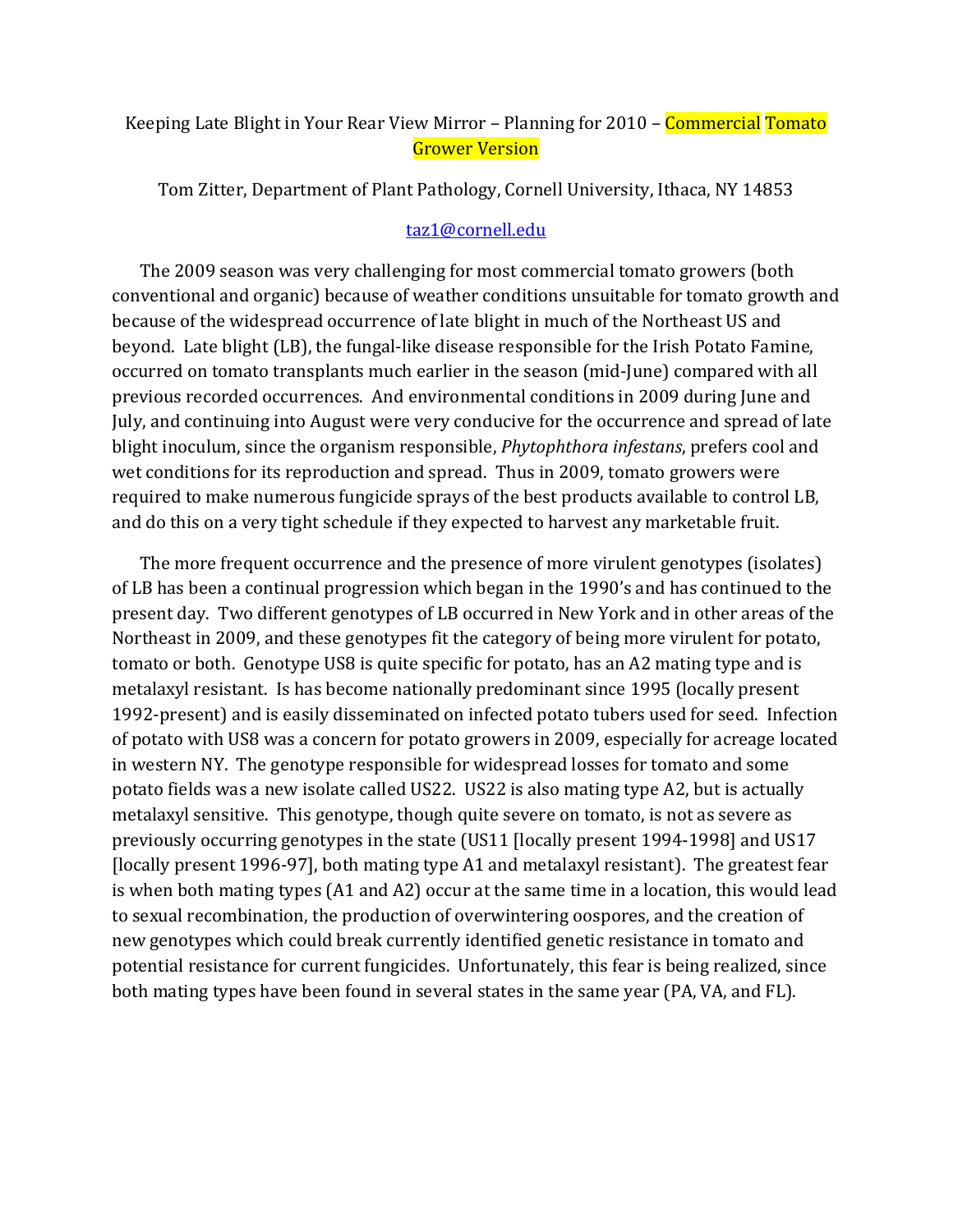Table 1. Mode of Action (MOA) for fungicides registered (NYS) for tomato foliar diseases; -- no effect; ? = not known; P = Poor; F = Fair; G = Good; E = Excellent; OLF = other labeled formulations or products are available. <sup>1</sup> Group No. as assigned by FRAC (Fungicide Resistance Action Committee) and used by EPA; DTH = days to harvest for main product.

| MOA (esp. | 1 <sup>Group</sup> Fungicide <sup>DTH</sup>                                                                 | $LB -$                   | $LB -$       | LB new                   |                           | <b>SLS</b>               |
|-----------|-------------------------------------------------------------------------------------------------------------|--------------------------|--------------|--------------------------|---------------------------|--------------------------|
| for LB)   |                                                                                                             | foliar                   | stem         | growth                   | EB control                | control                  |
|           |                                                                                                             |                          |              |                          |                           |                          |
| Contact   | M5Bravo <sup>0</sup> or OLF (chlorothalonil)                                                                | $\mathbf G$              | $\mathbf{P}$ | No                       | G (tolerance if           | $\mathbf E$              |
|           |                                                                                                             |                          |              |                          | used repeatedly)          |                          |
|           | M3Dithane <sup>5</sup> or OLF (mancozeb)                                                                    | $\mathbf G$              | $\mathbf{P}$ | No                       | $\mathsf G$               | G                        |
|           |                                                                                                             | $\mathbf G$              |              |                          | $\mathsf G$               |                          |
|           | M3Maneb <sup>5</sup> or OLF (maneb) (use till<br>product is exhausted)                                      |                          | $\, {\bf P}$ | No                       |                           | $\mathsf G$              |
|           |                                                                                                             |                          |              |                          |                           |                          |
|           | M <sub>1</sub> Kocide <sup>0</sup> or OLF (fixed copper)                                                    | $P-F$                    | ${\bf P}$    | No                       | $F-G$                     | $\rm F$                  |
|           |                                                                                                             |                          |              |                          |                           |                          |
|           | $22+M3$ Gavel <sup>5</sup> (zoxamide +                                                                      | $\mathbf E$              | ${\bf P}$    | No                       | $\mathbf E$               | $\mathbf G$              |
|           | $m$ ancozeb)                                                                                                |                          |              |                          |                           |                          |
|           | <sup>21</sup> Ranman <sup>0</sup> + contact <sup>0 or</sup>                                                 | $\mathbf E$              | $\, {\bf P}$ | No                       | G (with contact)          | G (with                  |
|           | $5(cyazofamid + chloro or mz)$                                                                              |                          |              |                          |                           | contact)                 |
|           |                                                                                                             |                          |              |                          |                           |                          |
|           | <sup>7</sup> Endura <sup>0</sup> (boscalid)                                                                 | $\overline{\phantom{a}}$ | --           | $\overline{\phantom{a}}$ | $\mathsf G$               | $\mathsf G$              |
|           |                                                                                                             |                          |              |                          | $F-G$                     |                          |
|           | <sup>9</sup> Scala <sup>1</sup> (pyrimethanil)                                                              | $\overline{\phantom{a}}$ | --           | $\overline{\phantom{a}}$ |                           | $\overline{\phantom{a}}$ |
| Trans-    | <sup>27</sup> Curzate <sup>3</sup> + contact <sup>3or5</sup> (cymoxanil                                     | $\mathsf G$              | F            | $\overline{\mathbf{?}}$  | G (with contact)          | G (with                  |
| laminar   | + chloro, mz or copper)                                                                                     |                          |              |                          |                           | contact)                 |
|           |                                                                                                             |                          |              |                          |                           |                          |
|           | $11+27$ Tanos <sup>3</sup> + contact <sup>3or5</sup>                                                        | $\mathbf G$              | $\mathbf{F}$ | $\overline{\mathbf{?}}$  | $\mathsf G$               | $\mathsf G$              |
|           | (famoxadone + cymoxanil + above)                                                                            |                          |              |                          |                           |                          |
|           | 40Forum <sup>4</sup> + contact <sup>4or5</sup>                                                              | $\mathbf G$              | $\rm F$      | $\overline{\mathbf{?}}$  | G (with contact)          | G (with                  |
|           | $(dimethomorph + chloro or mz)$                                                                             |                          |              |                          |                           | contact)                 |
|           |                                                                                                             |                          |              |                          |                           |                          |
|           | <sup>40</sup> Revus <sup>1</sup> (mandipropamid)                                                            | $\mathbf E$              | ${\bf F}$    | $\overline{\mathbf{?}}$  | --                        | $-$                      |
|           | $40+3$ Revus Top <sup>1</sup> ( <i>mandipropamid</i> +                                                      | ${\bf E}$                | ${\bf F}$    | $\overline{\mathbf{?}}$  | $\boldsymbol{\mathrm{E}}$ | $\mathbf E$              |
|           | difenoconazole)                                                                                             |                          |              |                          |                           |                          |
|           |                                                                                                             |                          |              |                          |                           |                          |
|           | <sup>11+M5</sup> Quadris Opti <sup>0</sup> or <sup>11+3</sup> Quadris                                       | $\mathsf G$              | F            | ${\bf F}$                | E                         | E                        |
|           | Top <sup>0</sup> (azoxystrobin + chloro or                                                                  |                          |              |                          |                           |                          |
|           | difenoconazole)                                                                                             |                          |              |                          |                           |                          |
|           | <sup>11</sup> Flint <sup>3</sup> , <sup>11</sup> Cabrio <sup>0</sup> , <sup>11</sup> Reason <sup>14</sup> + | $\mathsf G$              | $\rm F$      | $\rm F$                  | G (with contact)          | $\mathsf G$              |
|           | contact varies (trifloxystrobin,                                                                            |                          |              |                          |                           |                          |
|           | pyraclostrobin, fenamidone)                                                                                 |                          |              |                          |                           |                          |
|           |                                                                                                             |                          |              |                          |                           |                          |
| Systemic  | <sup>28</sup> Previcur Flex <sup>5</sup> + contact <sup>5</sup>                                             | $\mathsf G$              | $\mathsf G$  | G                        | G (with contact)          | G (with                  |
|           | (propamocarb)                                                                                               |                          |              |                          |                           | contact)                 |
|           |                                                                                                             |                          |              |                          |                           |                          |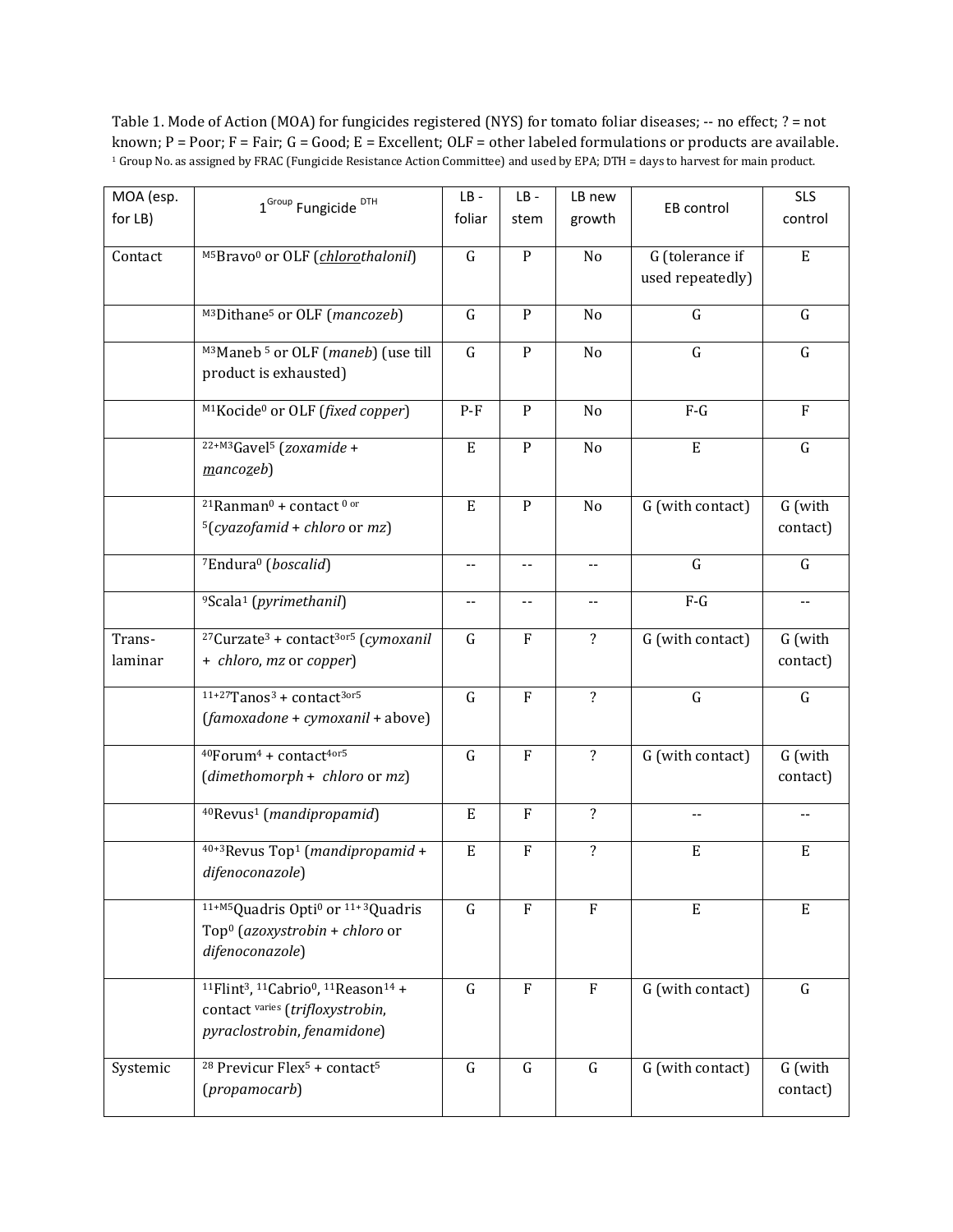Many fungicides are labeled for the control of late blight, and some if mixed with a protectant (contact) fungicide, will also provide control of early blight (EB, *Alternaria tomatophila*) and Septoria leaf spot (SLS, *Septoria lycopersici*)(see Table 1). If LB is reported in your area and you are uncertain of the spray coverage you are achieving, then fungicides with translaminar or systemic mode of action (MOA) should be selected over contact fungicides. Note that many fungicide MOAs (different FRAC numbers) exist among products used for LB control, and will be expanding for EB and SLS products in the near future. MOA selection is particularly important when needing to protect both foliage and developing fruit. Apply the sprays preventatively and on a shortened spray schedule. The fungicide available for organic control of LB, EB and SLS is limited to fixed copper; in 2009 with US22 genotype present, organic growers and experiments in our own plots demonstrated that copper was effective when used preventatively and on a shorten schedule for all three diseases. Almost all fungicides are effect for EB control, with this precautionary note. First, repeated use of chlorothalonil as the single choice fungicide is not recommended because the EB fungus (*A. tomatophila*) will develop tolerance by the middle of the season when chlorothalonil is used repeatedly. Thus it is important to rotate products even among contact fungicides. Secondly, isolates of *A. tomatophila* exist in the state that are resistant for strobilurin fungicides, meaning that group 11 fungicides (ie. Quadris, Cabrio, Flint, Reason and others) should never be used alone, but always mixed with a contact fungicide (ie. Quadris Opti).

Genetic resistance for plant pathogens, including late blight, is known and is being incorporated into tomato varieties using conventional plant breeding techniques. The web site

[http://vegetablemdonline.ppath.cornell.edu/NewsArticles/Tomato\\_Performance\\_Late%20](http://vegetablemdonline.ppath.cornell.edu/NewsArticles/Tomato_Performance_Late%20Blight_Mar2010.pdf) Blight Mar2010.pdf lists the performance of tomato cultivars for late blight, and includes the performance of reds, heirlooms, large cherry and small-fruited types, some with known genes for resistance or tolerance for LB. The most widely known genes for LB resistance are *Ph1*, *Ph2* and *Ph3*. The *Ph3* gene provides the strongest protection since it confers resistance for multiple LB genotypes including last years' US22, unlike *Ph1* or *Ph2* which are very genotype specific, and thus do not provide control of for all known LB genotypes.

**Where do we stand for the 2010 growing season?** Choosing cultivars with resistance or tolerance is always a good starting point for disease control. For tomato growers in the affected areas (most of the Northeast in 2009), the slate is wiped clean in terms of survival of LB inoculum from last year. The late blight organism is an obligate parasite, meaning it must survive on living tissue. This source of inoculum can be LBinfected potato tubers that were saved or survive in compost piles or appear as volunteers that overwintered in the soil from last year. In the case of potato tubers as a potential source, make sure none survive in compost piles or as volunteers, and if present, dispose of